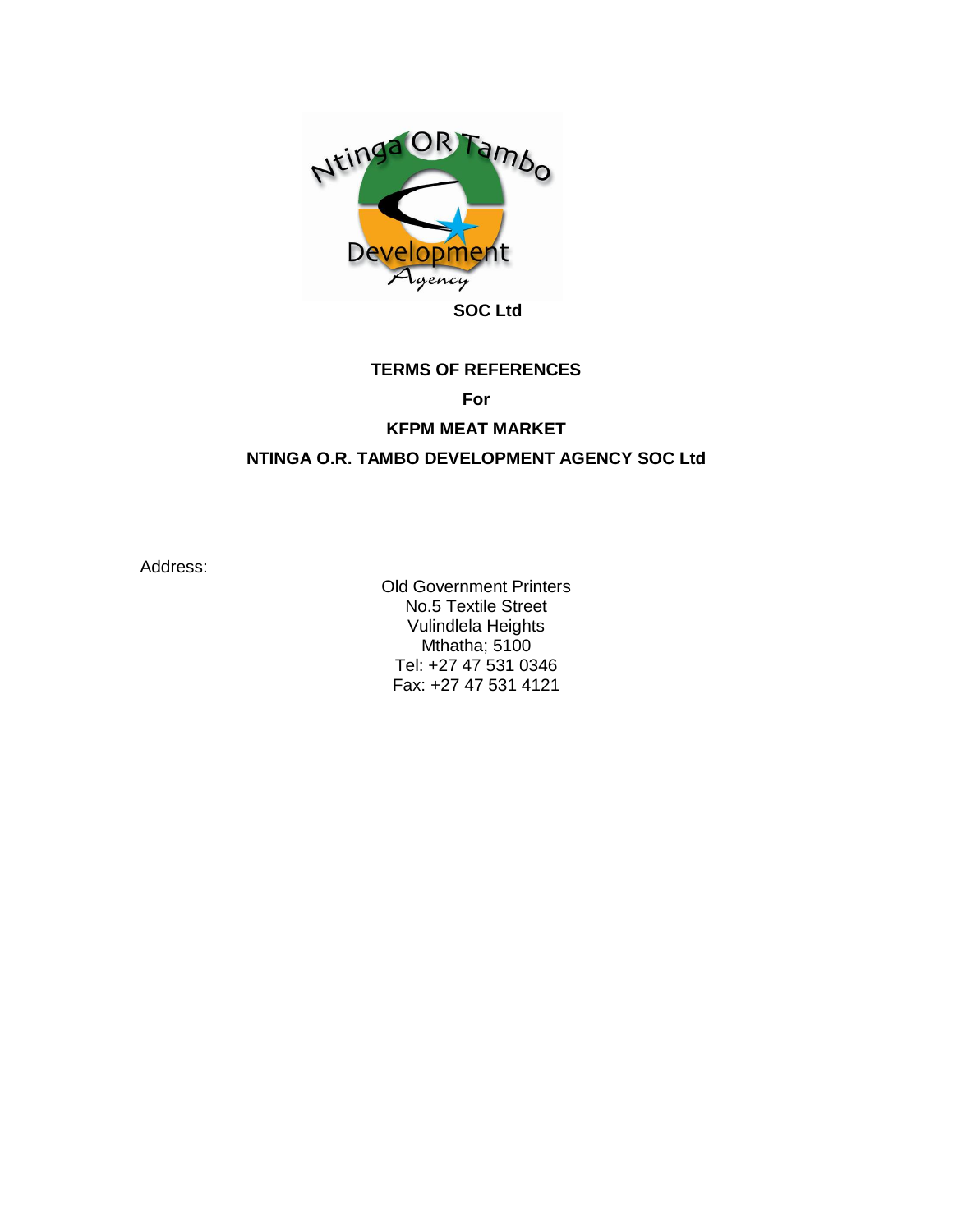## **1. NTINGA O.R TAMBO DEVELOPMENT AGENCY BACKGROUND**

Ntinga O.R Tambo Development Agency SOC Ltd is a municipal entity of the O.R. Tambo District Municipality, registered as a State Owned Company. The mandate of the Agency is promotion and facilitation of socio-economic development of our region.

The **mandate** bestowed upon Ntinga by the parent municipality, O.R. Tambo District Municipality (ORTDM), is: To perform activities which falls within the functions and powers of district municipalities as contemplated in Section 84(1) of the Municipal Structures Act, 1998 (Act 117 of 1998), in particular Section 84 (1), which are:

- Integrated Development Planning;
- Potable Water Supply Systems;
- Domestic and Industrial Waste-water and Sewage Disposal Systems;
- Fresh Produce Markets and Abattoirs;
- Local Tourism Promotion;
- Municipal Public Works:
- Taxes, Levies and Duties; and
- Discretionary Activities.

This new Ntinga mandate is derived from various relevant pieces of legislation and is meant to make Ntinga more effective and able to add value to the Parent Municipality.

## **Our vision:**

"Vibrant and Sustainable Communities"

## **Our mission:**

Ntinga Shall Attain its Vision Through:

"Being a catalyst for innovation in promoting socio-economic development and sustainable services to communities, through strategic partnerships and new investments".

## **2. PROJECT BACKGROUND**

Ntinga Board of Directors have approved the establishment of a meat market facility at Kei Fresh Produce Market to support its organizational strategy. The other objective is to achieve its vision of promoting vibrant and sustainable communities and its mission to promote socio-economic development and sustainable services to communities. This initiative is being implemented within the legislative framework as regulated by the Meat Safety Act, no. 40 of 2000 from the National Department of Agriculture, Rural Development and Land Reform.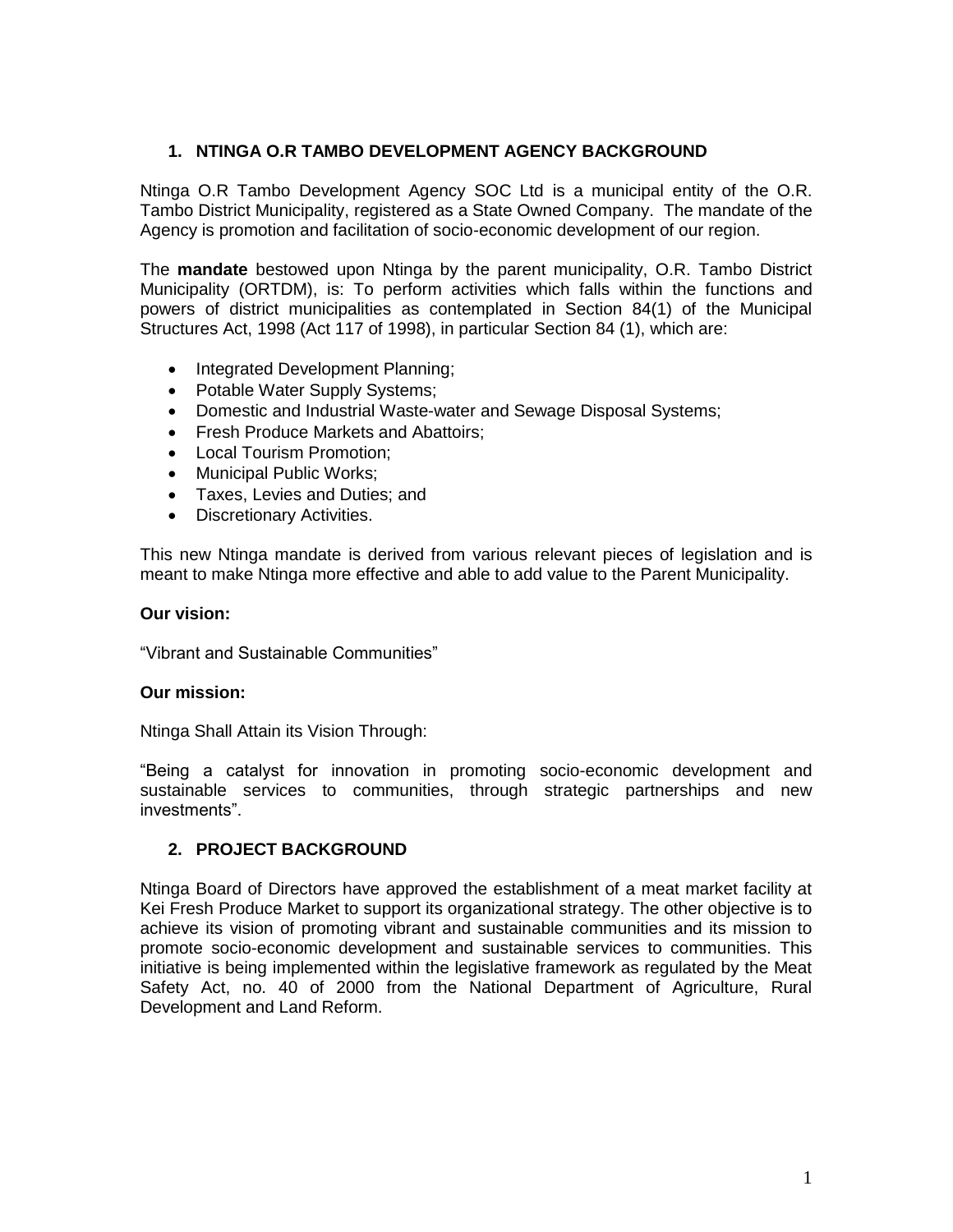## **3. SCOPE OF WORK**

Ntinga O.R. Tambo Development Agency SOC Ltd therefore requires the service provider to provide professional and accurate estimates of building the meat market facility including individual cost of material to be used during construction.

The service provider must therefore:

- Prepare a detailed bill of quantities (including all sums payable/insurances and or penalties for the successful completion of the meat market) for approval and sign off by the Agency.
- Attend at a minimum one specification committee meeting should a need for clarity by required when the Agency is finilizing the bidding document for contractors.
- Supply the Agency all the required documents for the completion of the bid document.
- Manage on behalf of the Agency any changes to be affected by the contractor that may result in expense or loss to the Agency. And mitigate such losses.
- Receive on behalf of the Agency all notifications from the contractor/s of any physical damage or any physical loss to the project.
- Issue contract instructions regarding the project within a reasonable period as to keep to the project schedule.
- Receive and sign off on the bid document of the winning contract the accepted bid price or a negotiated amount.
- Determine all securities that the Agency must put in place to insure timeous execution of the project.
- Detailed bill of quantities from the appointment service provider within 5 days of the appointed service providers signed acceptance.
- Prepare payment certificates/schedules for the main contractor and any subcontractors.
- Assist the Agency in finalization of the signed performance contract with the appointed service provider.
- The principal agent must be present at the commencement of the construction project when the site is handed over to the contractor.
- Manage all subcontracting on site within the confines of the project plan and within the preset budget of the project.
- Inspect the works from time to time and give the contractor interpretations and guidance on the standard and state of completion required to achieve practical completion.
- Inform the contractor of the period required for inspection of the works related to the issue of the certificate of practical completion.
- Receive from the contractor of the anticipated date of completion and inspect the works on or before such date.
- Issue a certificate of completion for the contractor and retain a copy for the Agency.
- Issue a works completion list to the contractor within 7 days to the contractor should there be defects such defects must be attended to by the contractor.
- Notify the Agency regularly of all items which are still outstanding within the designated timeframe agreed to by the Agency the Contractor and the Principal Agent.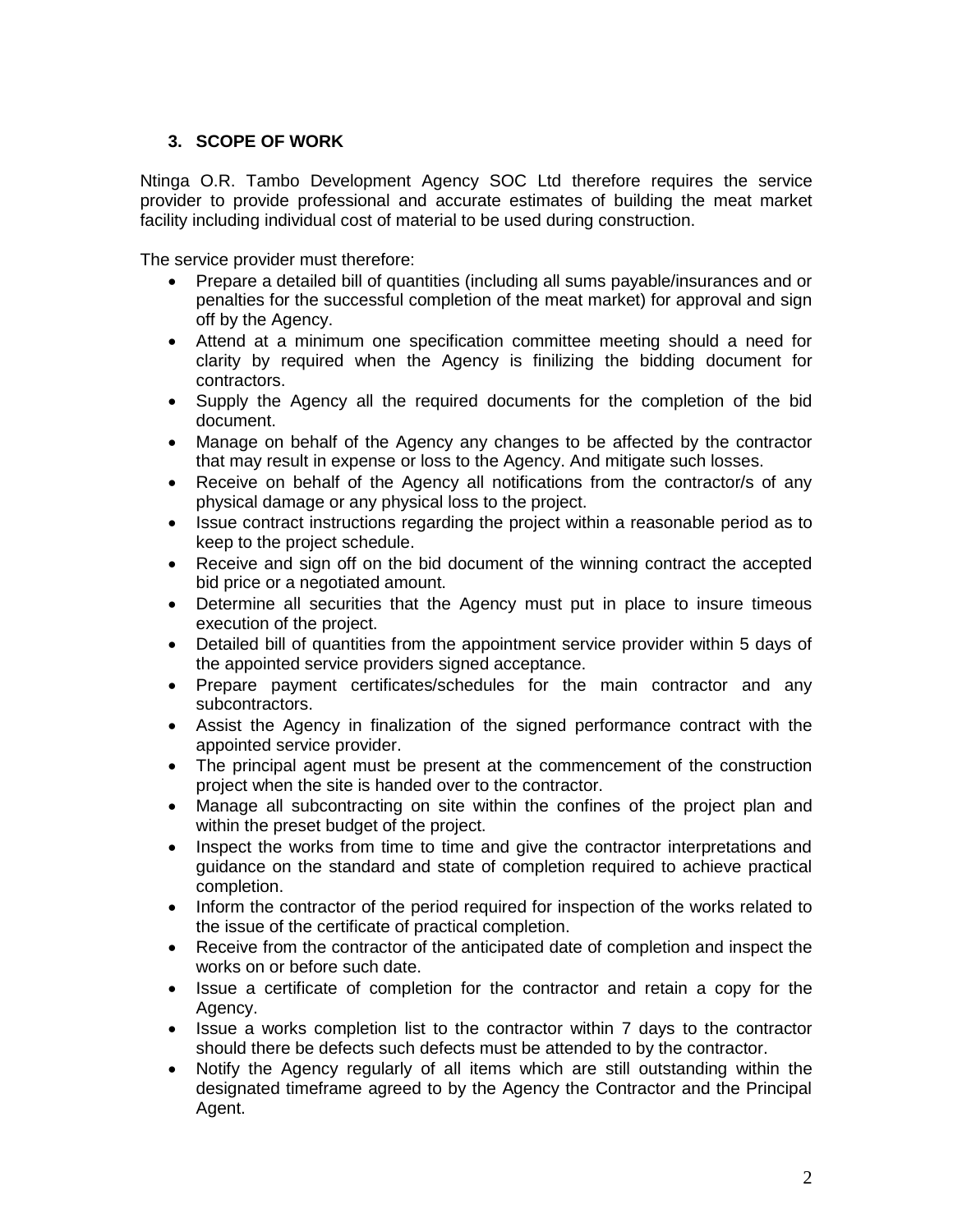- Inspect the works immediately after the defects liability period as stated in the contract agreement.
- Determine all penalties for noncompliance or non-completion of tasks. Determined by the relevant formulas and or industry norms and standards.
- Issue a monthly recovery statement to the contractor and the Agency simultaneously with the payment certificate.
- Upon completion of the works the Principal Agency shall act on behalf of the Agency to ensure all project construction related activities are completed according to the contracted amount and within the agreed upon periods.

## **4. EVALUATION CRITERIA**

Responses will be evaluated on two stages. The first stage being the functionality and the second stage being the price and preference.

## **4.1 FUNCTIONALITY**

The following functionality will be applicable where only the bidder that scores a minimum of 70 points will be evaluated further for price and preference:

## **Company Experience**

• The company must have at least five (5) years experience in construction/ involvement in similar projects as well as research and should provide proof accompanied by correspondence from contactable referees indicating that such project was executed. **(40 Points)**

#### **Team Leader and Members Experience**

- Team Leader must have at least five (5) years experience (Attach CV) and individual team members must have at least three (3) years' experience in field (Attach CV's).
- The CV's of the Team leader and Team members must be attached to the technical proposal as proof. **(20 Points)**

#### **Qualification**

- The Team Leader must be registered as a Professional Architect in terms of **South African** Council for the **Architectural** Profession (SACAP)
- Copies of certified certificates must be attached. Failure to attach copies of certificate/s will lead to forfeiture of functionality points. **(30 Points)**

#### **Project Plan detailing the following must be attached**

• Project plan with intermediate and final outputs and identified timeframes/milestones, Proposed Methodology, Management of the project. **(10 Points)**

## **4.2 Price and Preference**

Quotations will be evaluated according to the 80/20 point system in compliance with Preferential Procurement Policy Framework Act.